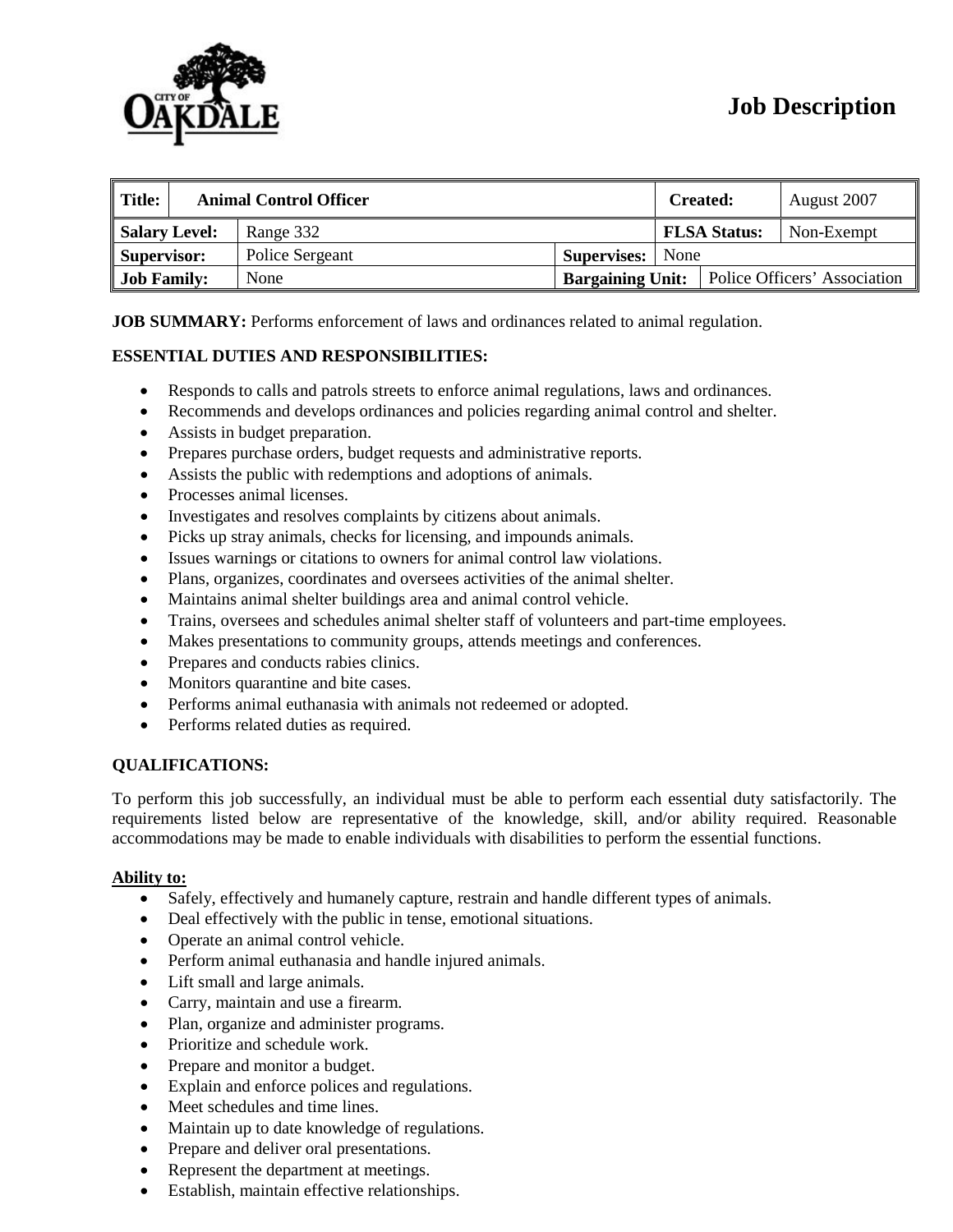## *Animal Control Officer - Continued*

- Operate a computer and related software.
- Train and provide work direction to others.

## **Knowledge of:**

- Different types of animals, their characteristics and traits.
- California penal codes relating to citation authority and use of firearms.
- Euthanasia policies, practices and applications.
- Budget preparation and control.
- Goals, policies and objectives of animal control and regulation.
- Interpersonal skills.
- Oral and written communication.
- Technical aspects of animal control handling.
- Operation of computers and related software.
- Policies and objectives of assigned programs.
- Applicable section of animal control laws.

### **Education and/or Experience:**

High school diploma or general education degree (GED); two years related experience in handling animals; or equivalent combination of education and experience.

#### **Certificates, Licenses, Registrations:**

Possession of, or the ability to, obtain a valid Class C California driver's license. Euthanasia, Firearms and Powers of Arrest certifications.

#### **Language Skills:**

Ability to read and interpret documents such as safety rules, operating and maintenance instructions, and procedure manuals. Ability to write routine reports and correspondence. Ability to speak effectively before groups and with individuals in tense and emotional situations.

#### **Mathematical Skills:**

Ability to add and subtract two digit numbers and to multiply and divide with 10's and 100's. Ability to perform these operations using units of American money and weight measurement, and distance.

#### **Reasoning Ability:**

Ability to apply common sense understanding to carry out instructions furnished in written, oral, or diagram form. Ability to deal with problems involving several concrete variables in standardized situations.

## **PHYSICAL DEMANDS**

The physical demands described here are representative of those that must be met by an employee to successfully perform the essential functions of this job. Reasonable accommodations may be made to enable individuals with disabilities to perform the essential functions.

While performing the duties of this job, the employee is regularly required to talk or hear. The employee frequently is required to stand; walk; use hands to finger, handle, or feel; and reach with hands and arms. The employee is occasionally required to sit and stoop, kneel, crouch, or crawl. The employee must occasionally lift and/or move up to 100 pounds. Specific vision abilities required by this job include close vision, distance vision, color vision, peripheral vision, depth perception, and ability to adjust focus. The employee is required to have physical capacities to move quickly in response to animal behaviors.